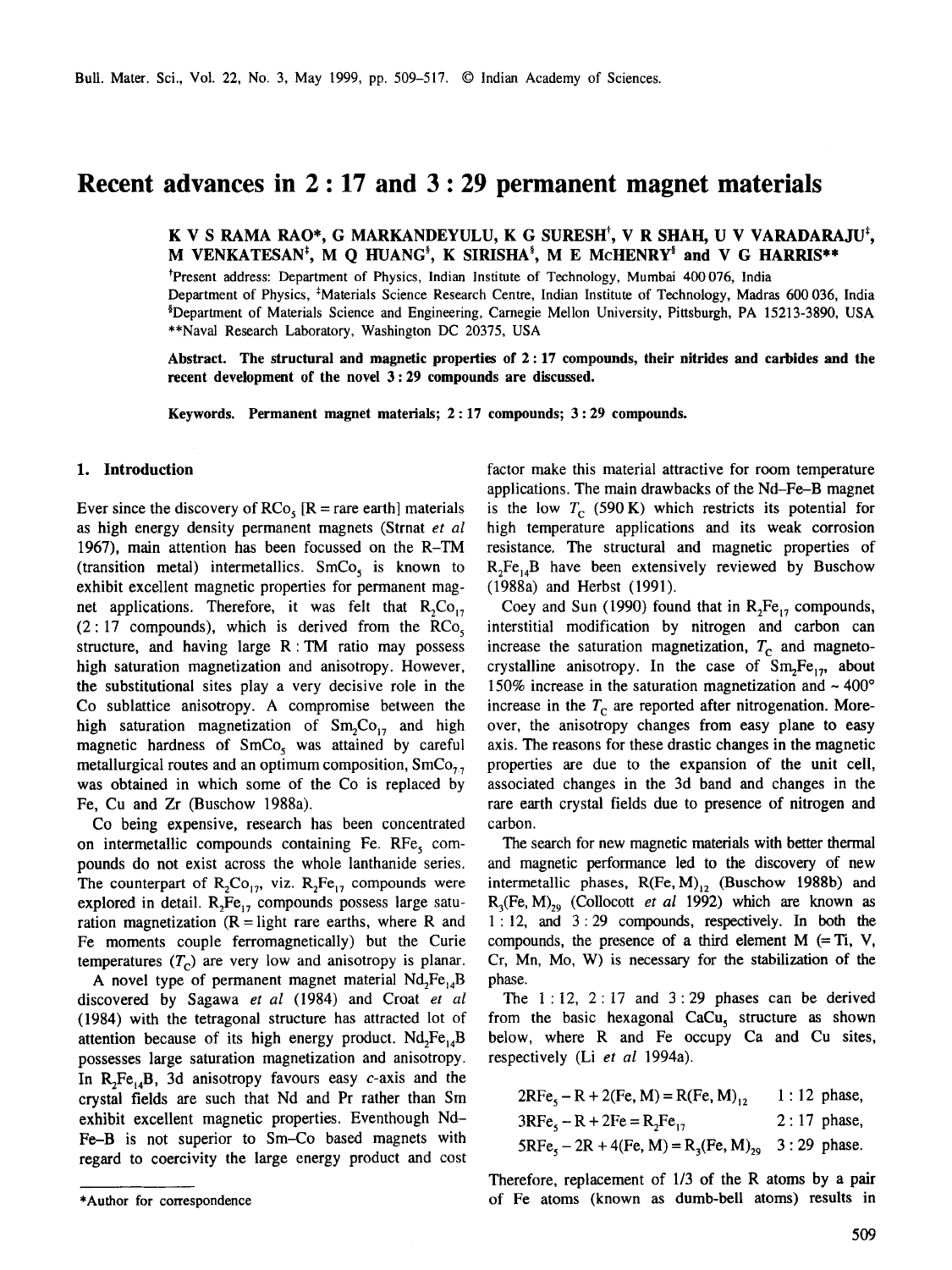$R_2Fe_{17}$  structure, 2/5 of the R atoms by Fe atoms results in  $R_3$ (Fe, M)<sub>29</sub> structure and half of the R atoms by Fe atoms results in  $R(Fe, M)_{12}$  structure. Moreover, 3:29 phase is shown to be derivable from the alternate stacking of  $1:12$  and  $2:17$  segments as described by

$$
R_2Fe_{17} + R(Fe, M)_{12} = R_3(Fe, M)_{29}.
$$

The interrelation between these structures can be schematically represented as



 $R(Fe, M)_{12}$  are iron rich compounds with a tetragonal unit cell and *14/mmm* space group (Buschow 1988b). They possess large saturation magnetization and high  $T_c$ . In this type of compounds, Fe sublattice anisotropy favours the tetragonal  $c$ -axis. The nature of rare earth anisotropy is decided by the second order Steven's coefficient  $(\alpha_1)$  of the rare earth. When  $\alpha_i$  is +ve  $(R = Sm, Er etc)$  the R sublattice anisotropy favours easy c-axis and when  $\alpha_i$  is -ve (Pr, Nd etc) the R sublattice anisotropy favour easy plane (Li and Coey 1991). Interstitial modification by nitrogen or carbon leads to changes in the magnetic properties. The maximum number of nitrogen or carbon atoms that can be accommodated in these compounds is one per formula unit. In the case of nitrides, when  $\alpha_i$  is + ve the R sublattice anisotropy favours easy plane and when  $\alpha$  is -ve the R sublattice anisotropy favours easy c-axis. Since the amount of nitrogen that is absorbed is less compared to 2:17 compounds, the increase in  $T_c$  is comparatively low.

Recent investigations of structural and magnetic properties of substitutionally and interstitially modified 2:17 and 3:29 compounds are discussed below.

### 2. Structural and magnetic properties of  $R_2Fe_{17}$ **compounds**

 $R_2Fe_{17}$  compounds crystallize in rhombohedral (Th<sub>2</sub>Zn<sub>17</sub>) type) and hexagonal (Th<sub>2</sub>Ni<sub>17</sub> type) symmetry, respectively for light and heavy rare earths. The space groups are

R 3m and P6<sub>3</sub>/mmc, respectively. Figure 1 shows the unit cell of both the structures (Buschow 1977). The compounds with  $R = Gd$ , Tb and Y can exist in both forms depending on the annealing conditions. Hexagonal form of  $Ce<sub>2</sub>Fe<sub>1</sub>$ , has also been reported to coexist with the rhombohedral structure (Buschow and van Wieringen 1970).  $R_2Fe_{17}$  compounds possess large magnetization, low  $T_c$  and planar anisotropy. The reasons for low  $T_c$ is mainly attributed to the large number of short Fe-Fe bonds  $(< 2.45~\text{\AA})$ , where the moments are coupled antiferromagnetically, which weakens the strength of the exchange interactions (Valeanu *et al* 1994). In  $R_2Fe_{17}$ compounds, the Fe sublattice anisotropy is planar and R sublattice anisotropy is axial only for those rare earths with + ve  $\alpha_i$  (Sm, Er and Tm). The total anisotropy constant  $K_1$  (total) =  $K_1(R) + K_1(Fe)$ . Since  $|K_1(R)| <$  $K_1(Fe)$  i the total anisotropy remains planar for all the  $R_7Fe_{17}$  compounds. Tm overcomes the Fe sublattice anisotropy at low temperatures and the total anisotropy becomes axial below 72 K (Gubbens *et al* 1976).

It has been found that elements with small atomic radius can occupy interstitial sites of the  $R_2Fe_{17}$  host lattice and cause distortions in the lattice giving rise to various kinds of changes in the magnetic properties (Coey and Sun 1990). Carbon and nitrogen are found to affect the magnetic properties drastically compared to hydrogen. Hydrides and nitrides can be prepared by the gas phase interstitial modification (GIM) methods whereas, carbides can be prepared by arc melting and melt spinning methods in addition to the GIM process (Liu *et al* 1987). Due to the high melting point of carbon, Fe and C are melted together first to form  $Fe<sub>3</sub>C$ 



**Figure 1.** Unit cells of (1) hexagonal  $(Th_2Ni_{17}$ -type) and (2) rhombohedral (Th<sub>2</sub>Zn<sub>17</sub>-type) R<sub>2</sub>Fe<sub>17</sub> compounds. The different crystallographically inequivalent rare earth and Fe atoms and the interstitial N atoms are also shown (Buschow 1977).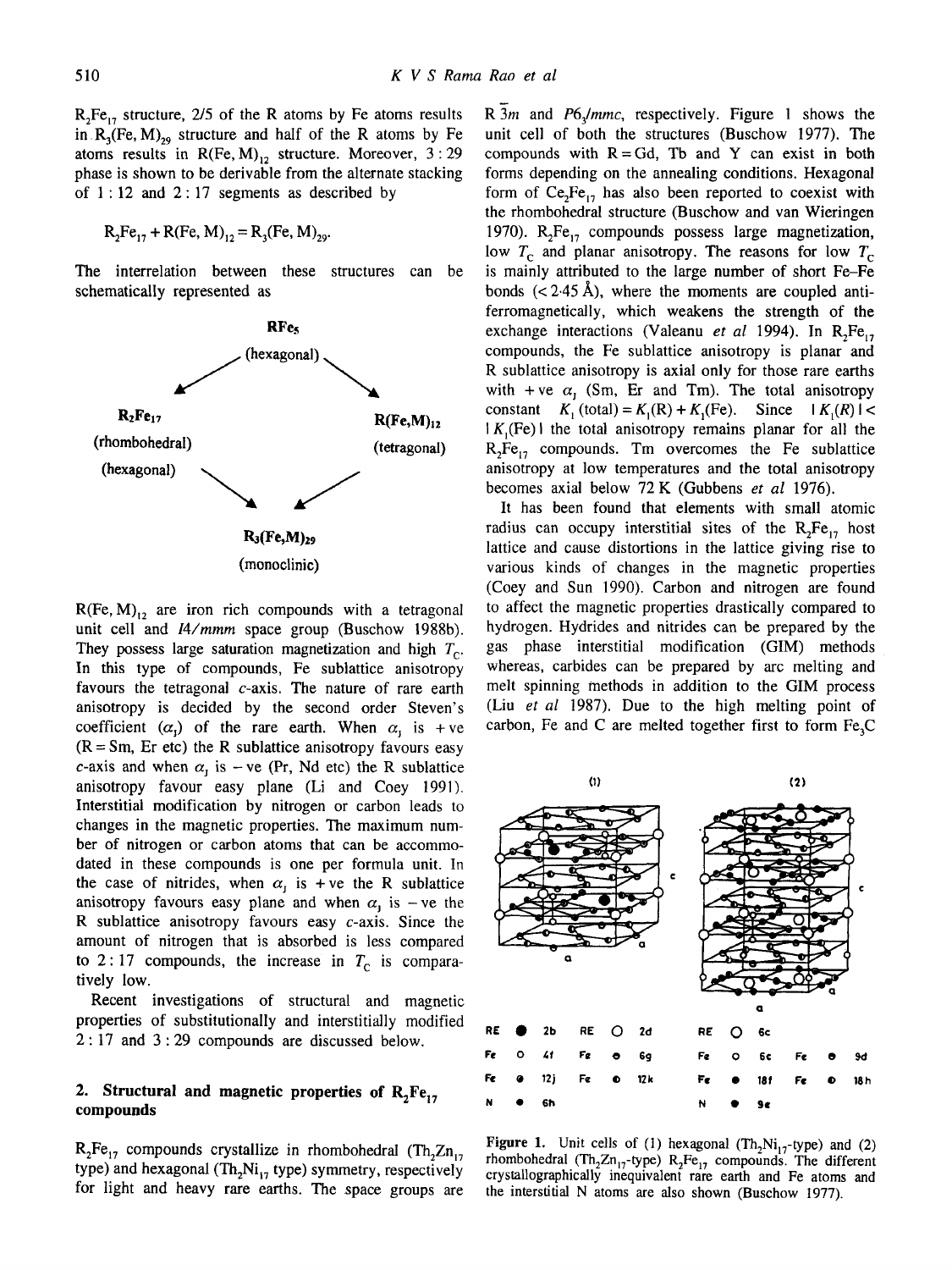which has a lower melting temperature. Then  $Fe<sub>3</sub>C$  is melted along with the corresponding constituent elements in arc furnace under argon atmosphere. In order to avoid the formation of  $R_2Fe_{14}C$  phase during cooling, the ingots after annealing are quenched into ice-water mixture (Venkatesan *et al* 1998a). Carbides of  $R_2Fe_{17}$  can also be prepared by arc melting and subsequent melt spinning using a suitable quenching rate (Shen *et al* 1992). Common features of the arc melted and melt spun interstitial carbides are their high temperature stability contrary to the metastability of the materials prepared by GIM process. Another interesting phenomenon observed in arc melted carbides is the structural transformation from the hexagonal  $Th_2Ni_{17}$  type structure to the rhombohedral  $Th_2Zn_{17}$  type structure with increasing carbon concentration (Sun *et al* 1990a). On the other hand, the modification of the  $R_2Fe_{17}$  structures by interstitial nitrogen and carbon atoms introduced by the GIM process is essentially to expand the unit cells, without changing the rhombohedral or hexagonal symmetry of the parent compounds.

From the X-ray and neutron diffraction studies, the interstitial atoms (carbon and nitrogen) were initially reported to occupy the 3a sites, which were in between the dumb-bell iron atoms (Luo *et al* 1987). But, it was later established that the interstitial atoms occupy the 9e sites in rhombohedral  $Th_2Zn_{17}$  type structure or 6h site in hexagonal Th<sub>2</sub>Ni<sub>17</sub> type structure (Block and Jeitschko 1987; Helmholdt and Buschow 1989). These sites are formed by a rectangle of Fe atoms and two rare earth atoms at opposite corners. In general, in  $R_2Fe_{17}$ compounds,  $T_c$  is mainly dominated by the exchange interaction of the Fe sublattice, which is strongly dependent on the Fe-Fe distance. Bonds less than  $2.45~\text{\AA}$ contribute to the antiferromagnetic exchange which lowers the  $T_c$ . The Fe-Fe distance in the dumb-bell 4f or 6c sites is typically  $2.4$  Å which contributes to the reduction in the  $T_c$ . When the non-magnetic atoms like Al, Ga partially substitute for Fe atoms, the  $T_c$  is enhanced initially due to lattice expansion. With further increase of the non-magnetic elements, magnetic dilution takes place resulting in the reduction of  $T_c$  (Wang and Dunlap 1993; Li *et al* 1994c, 1995). However, a different behaviour is observed in Si substituted compounds, where  $T_c$  increases initially inspite of reduction in the unit cell volume. This has been attributed to the preferential occupancy of Si atoms at some of the sites which participate in the antiferromagnetic exchange thereby reducing the negative contribution to  $T_c$  (Li *et al* 1995).

The increase in saturation magnetization upon nitrogenation is due to magnetovolume effect (MVE). When nitrogen or carbon atoms reside in the interstitial sites, the lattice expands and the 3d-3d overlap decreases. The volume dependence of magnetization is given by Coehoorn (1989)

$$
\frac{V}{M} \left\{ \frac{\partial M}{\partial V} \right\}_{H=0} = \left\{ \frac{5}{3} \right\} \frac{2I}{\left[ \frac{1}{N_{\uparrow}(E_{\rho})} + \frac{1}{N_{\downarrow}(E_{\rho})} - 2I \right]}, \qquad (1)
$$

where  $N<sub>T</sub>$  and  $N<sub>T</sub>$  are the densities of states at the Fermi level and I, the stoner parameter. Since  $R_2Fe_{17}$  system is a weak ferromagnet (both the sub bands are unfilled), for a given increase in unit cell volume, the increase in magnetization is large. As seen from figure 2 the 3d band gets narrowed after nitrogenation, which leads to the localization of the 3d bands resulting in an increase in the Fe magnetic moment. The short Fe-Fe bonds are elongated as a result of the expansion of the unit cell, thus favouring more ferromagnetic exchange and increasing the  $T_c$ . The  $T_c$  increases by about 400° after nitrogenation in  $R_2Fe_{17}$  compounds. The increase in magnetocrystalline anisotropy after nitrogenation is due to modification of the crystal fields due to the presence of nitrogen atoms situated very close to the rare earth ions.

In  $(Er_{0.5}Pr_{0.5})_2Fe_{17-x}Al_x$ , with increasing Al content the magnetization monotonically decreases whereas,  $T_c$  increases up to  $x=0.3$  and then decreases (Suresh and Rama Rao 1996a).  $(Er_0, Pr_0, s)_2Fe_{17}$  upon nitrogenation shows a large volume change with substantial increase (~400°) in  $T_c$  for  $N=2.6$ , but the nitrogen intake and  $T_c$  decrease with increasing Al content (Suresh and Rama Rao 1996b). These variations have been attributed to the reduction in the magnetovolume effect (Suresh and Rama Rao 1996b) as shown in figure 3. Harris *et al*  (1998) have confirmed from the extended X-ray absorption fine structure (EXAFS) measurements of the Fe, K, and Pr and Er  $L_{\text{III}}$  absorption edges that the nitrogenation dilates both the Fe-Fe and the (Pr, Er)-Fe bonds, thus raising the  $T_c$  via magnetovolume effect. Figure 4 shows the plot of the radial coordinates versus Fourier transform amplitude for Pr L<sub>III</sub> EXAFS for  $(Er_{0.5}Pr_{0.5})_2Fe_{17-x}Al_xN_y$ .



Figure 2. Schematic representation of 3d-bands (a) before and (b) after nitrogenation (Buschow 1977).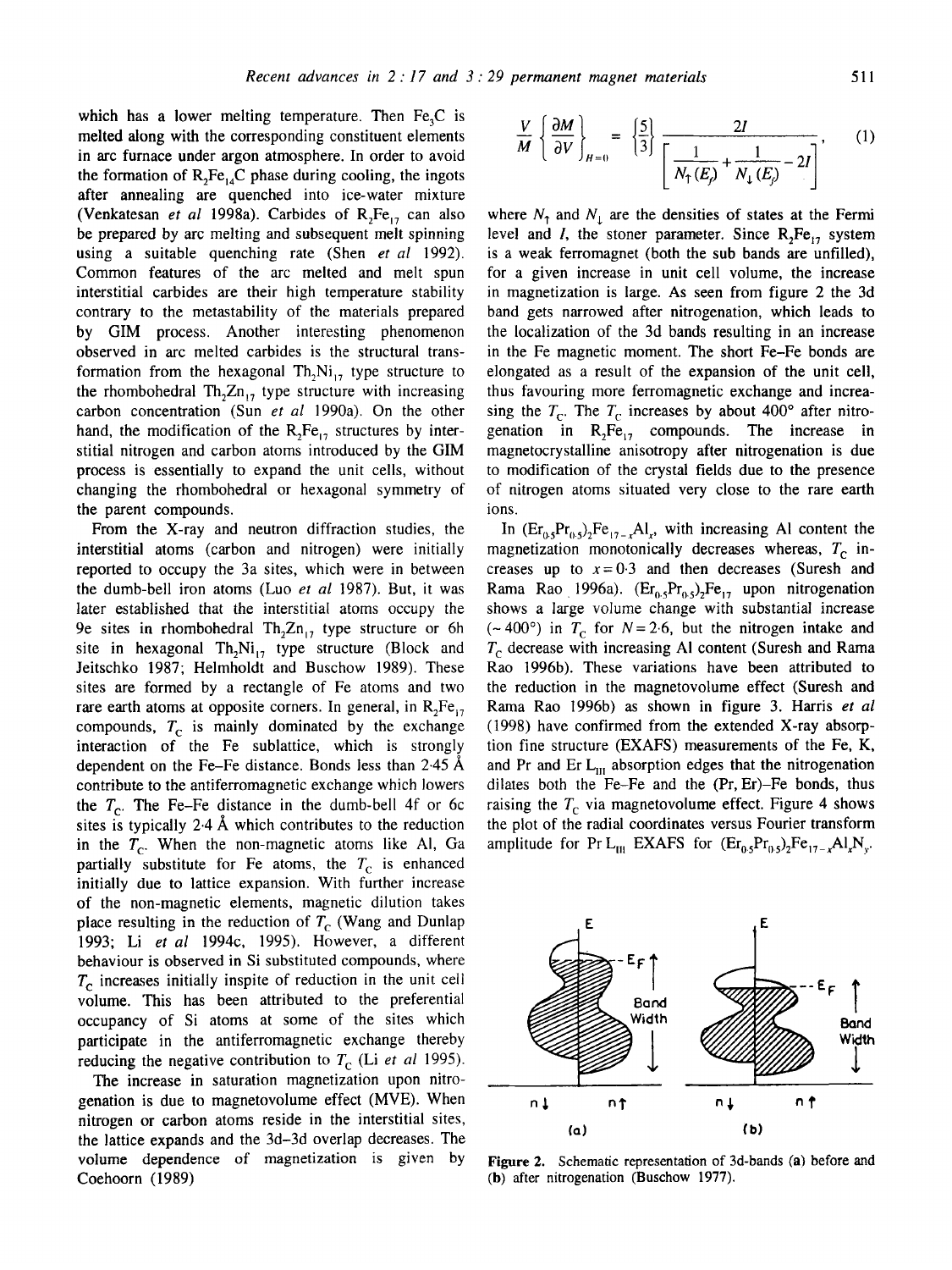Suresh *et al* (1998) have qualitatively explained the variation of  $T_c$  upon substitutional and interstitial modifications of  $R_2Fe_{17}$  compounds based on Friedel approach. According to this model there is an empirical relation between  $T_{\rm c}$ ,  $\mu_{\rm eff}$  (effective magnetic moment per atom),  $\lambda$  (wavelength of the Friedel oscillations) and  $d$  (interatomic distance of magnetic ions) which is given as

$$
T_{\rm C} = C\mu_{\rm eff}^2 f\left(\frac{\lambda}{d}\right),\tag{2}
$$

where, C is the constant of proportionality having the units of  $K/\mu_{\rm B}^2$ . This model is found to hold good for Fe, Co and Ni as seen by the linear variation of  $T_c / \mu_{\text{eff}}^2$  with  $(\lambda/d)$  in figure 5. In the case of substitutionally modified (Al or Ga) compounds, even though  $\mu_{\text{eff}}$  decreases with Al or Ga contents, the increase in  $(\lambda/d)$  predominates initially giving rise to an increase in  $T_c$ . However, with further substitution, reduction in  $\mu_{\text{eff}}$  dominates leading to decrease in the  $T_{\text{c}}$ . In the case of nitrogenated compounds, there will be an increase in  $(\lambda/d)$  due to a small charge transfer from nitrogen to the Fe 3d band. This along with the increase in  $\mu_{\mu}$ . results in a large increase in  $T_c$ .

It was found that the substitution of Ga or Si in  $R_2Fe_{17}C_r$  compounds can stabilize their structure (Li *et al* 1994c, 1995). The arc melted  $Sm<sub>2</sub>(Fe, Ga)<sub>17</sub>C<sub>r</sub>$  with  $x \ge 1.5$  and relatively lower Ga concentration have  $T_c$ higher than 600 K and a room temperature anisotropy



Figure 3. Reduction in MVE as a function of AI and N contents in  $(Er_{0.5}Pr_{0.5})_2Fe_{17-x}Al_x$  (Suresh and Rama Rao 1996b).

field higher than 130kOe (Shen *et al* 1995). A high coercivity of 15 kOe at room temperature was obtained in the  $Sm_2(Fe, Ga)_{12}C_1$  compounds prepared by melt spinning (Shen *et al* 1993). The value of  $T_c$  is found to increase with increasing C content. The  $T_c$  increases from 480 K for  $x = 0$  to 587 K for  $x = 2$ , which is 260 K higher than that of HoErFe<sub>17</sub>.

In hard magnetic materials, the anisotropy energy originates from both the rare earth and 3d sublattices. The rare earth contribution to the magnetocrystalline aniso-



Figure 4. Fourier transformed  $Pr L_{\text{III}}$  EXAFS  $(\text{Er}_{0.5}\text{Pr}_{0.5})_2\text{Fe}_{17-x}\text{Al}_x\text{N}_y$  (Harris *et al* 1998). for



Figure 5.  $T_c/\mu_{\text{eff}}^2$  vs  $\lambda/d$  graph of Fe, Co and Ni (Friedel model) (Suresh *et al* 1998).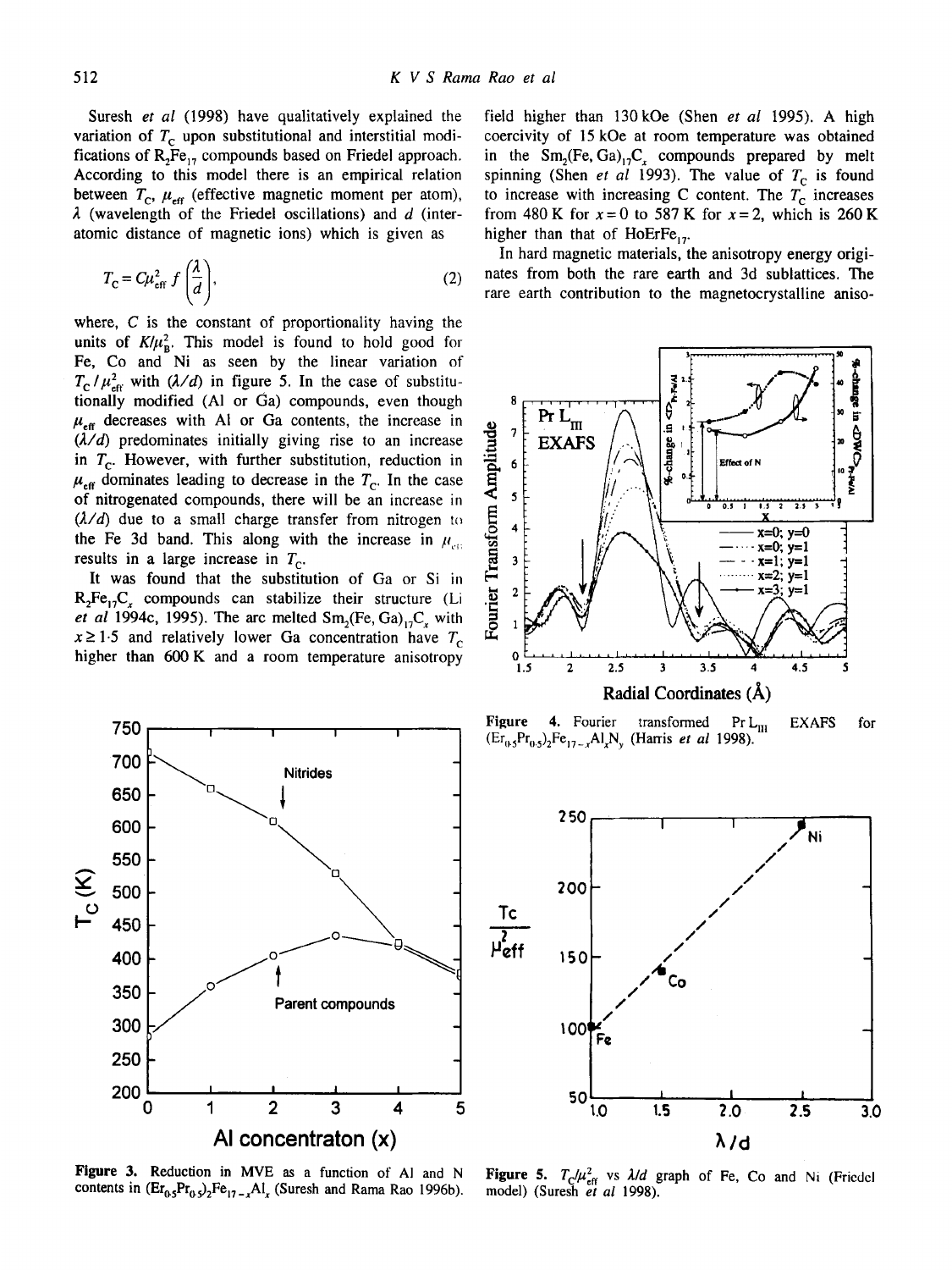tropy is dominant at low temperatures whenever the 4f ions have non-zero orbital moments. The easy magnetization direction [EMD] of the  $R_2Fe_{17}$  compounds lies in the basal plane in the whole magnetically ordered temperature range except for  $Tm_2Fe_{17}$  where a change of the easy magnetization direction from basal plane to c-axis occur at around 72 K (Gubbens *et al* 1976) with decreasing temperature. This is mainly attributed to the competition between the easy plane Fe and the easy axis Tm sublattice anisotropies. Interstitial modification by nitrogen or carbon has led to a change of the magnetic anisotropy. In the interstitially modified compounds, spin reorientation occurs not only for Tm but also for Sm and Er. In the case of  $Sm_2Fe_{17}N_1$  compounds, the anisotropy is found to be strongly uniaxial along with high  $T_c$  and very high magnetization which makes it promising candidate for permanent applications (Coey and Sun 1990). The  $Sm_2Fe_{17}N_x$  and  $Sm_2Fe_{17}C_x$  prepared by gas-solid reaction show the uniaxial anisotropy field of 150 kOe for carbide and 140 kOe for nitride (Katter *et al* 1990) at room temperature.

The total anisotropy can be increased either by increasing the rare earth anisotropy or decreasing the planar Fe sublattice anisotropy. The first order anisotropy constant for rare earth is related to the dominant crystal field coefficient through the relation (Hu *et al* 1994a),

$$
K_1^R = -\left(\frac{3}{2}\right)\alpha_j\left\langle 3J_z^2 - J(J+1)\right\rangle\left\langle r_{4f}^2\right\rangle A_2^0\,,\tag{3}
$$

where,  $r_{4f}$  is the radius of the 4f orbital and  $A_2^0$  is the second order crystal field parameter. The sign  $A_2^0$  is dependent on the symmetry of the R site. The sign  $A_2^0$  is negative in the case of rhombohedral structure. But in the hexagonal cell, out of the two inequivalent R sites, 2b has negative  $A_2^0$  and 2d has positive  $A_2^0$ . By virtue of this relation, the product of  $\alpha_1$  and  $A_2^0$  has to be positive in order to achieve total uniaxial anisotropy.

Greedan and Rao (1973) have shown that in  $\text{Er}_{2-x}\text{Pr}_{x}\text{Co}_{17}$ , both Er and Pr occupy 2b and 2d preferentially so that the contribution to R anisotropy will be always axial. Planar anisotropy of the Fe sublattice anisotropy can be reduced by substitution of nonmagnetic elements like Ga, AI, Si, B, Ti etc. Following this, Suresh and Rama Rao (1996a) have studied ErPrFe<sub>17-x</sub>Al, system and Venkatesan *et al* (1998b) have studied HoErFe<sub>17-x</sub>Ga<sub>x</sub> in order to investigate the effect of substitution of AI and Ga and the magnetic properties. Table 1 gives the  $T_c$  and EMD at RT in some of the substitutionally and interstitially modified 2:17 compounds.

## **3. Structural and magnetic properties of**   $R_3$ (Fe, M)<sub>29</sub> compounds

In 1992, Collocott *et al* reported a novel class of R-TM,  $R_3$ (Fe, M)<sub>29</sub> (3:29 compounds) which possess intrinsic properties for permanent magnet applications. Initially, this ternary phase was thought of having R:TM stoichiometry to be  $2:19$  and was assigned a rhombohedral unit cell. Cadogan *et al* (1994a) identified that this system crystallizes in monoclinic symmetry. In subsequent developments, Fuerst *et al* (1994) determined the space group to be *P21/c.* Later, Li *et al* (1994a) by X-ray diffraction and Hu and Yelon (1994) by neutron diffraction confirmed that the actual stoichiometry is in fact, 3:29. They also described that this unit cell can be derived from the alternate stacking of 1:12 and 2:17 segments in the ratio 1:1. In 1995, Kalogirou *et al* by a detailed structural analysis showed that the correct choice of space group can be  $A\frac{2}{m}$  which involves a lesser number of Fe inequivalent sites (eleven) compared to thirteen in *P 21/c.* This reduces the number of constraints in the refinements. This choice of space group was later confirmed by Yelon and Hu (1996) from neutron diffraction studies.

The unit cell of  $R_3$ (Fe, M)<sub>29</sub> is shown in figure 6. There are two formula units per unit cell with two inequivalent sites for R and eleven inequivalent sites for Fe. This structure can be derived from the hexagonal  $RFe<sub>s</sub>$ -type basis unit by replacement of R by a pair of Fe atoms (dumb-bells) as mentioned earlier. A third element is essential for the stabilization of the 3:29 phase. 3 : 29 materials are reported to form with  $R = Ce$ , Pr, Nd, Sm, Gd, Tb, Dy and Y and  $M = Ti$ , V, Cr, Mn, Mo (Cadogan *et al* 1994b; Ibarra *et al* 1994; Li *et al*  1994b; Margarian *et al* 1996). From the calculation of the hole size, it was reported that 4 nitrogen atoms and

**Table 1.** The Curie temperature  $(T<sub>c</sub>)$  and the easy magnetization direction (EMD) of some substitutionally and interstitially modified 2:17 compounds.

| Compound                             | $T_{\rm c}$<br>(K) | EMD<br>(RT) | Reference                       |
|--------------------------------------|--------------------|-------------|---------------------------------|
| Sm <sub>2</sub> Fe <sub>17</sub>     | 389                | Planar      | (Coey and Sun 1990)             |
| $Sm_2Fe_{17}N_{2.7}$                 | 750                | Axial       | (Coey and Sun 1990)             |
| $Sm_2Fe_{17}C_2$                     | 670                | Axial       | (Hu and Liu 1991)               |
| $Pr_2Fe_{17}C_2$                     | 654                | Planar      | (Altounian et al 1993)          |
| $Ho_2Fe_{17}$                        | 327                | Planar      | (Sun et al 1990b)               |
| $Ho_2Fe_{17}N_{2.7}$                 | 710                | Planar      | (Buschow 1991)                  |
| $Pr_{2}Fe_{17}$                      | 290                | Planar      | (Suresh 1996c)                  |
| $Pr_2Fe_{17}N_{2.7}$                 | 720                | Planar      | (Suresh 1996c)                  |
| $Er_2Fe_{17}$                        | 296                | Planar      | (Sun et al 1990b)               |
| $Er_2Fe_{17}N_{2.7}$                 | 690                | Planar      | (Suresh 1996c)                  |
| $Er2Fe15Ga2C2$                       | 607                | Planar      | (Venkatesan <i>et al</i> 1998a) |
| $ErrFe_{17}$                         | 285                | Planar      | (Suresh 1996c)                  |
| $HoErFe_{17}$                        | 328                | Planar      | (Venkatesan et al 1998b)        |
| $E$ rPr $Fe15Al2$                    | 405                | Cone        | (Suresh 1996c)                  |
| $ErPrFe_{15}Al_2N_{1.9}$             | 610                | Cone        | (Suresh 1996c)                  |
| HoErFe <sub>15</sub> Ga <sub>2</sub> | 486                | Planar      | (Venkatesan et al 1998b)        |
| $HoErFe15Ga2C2$                      | 612                | Planar      | (Venkatesan <i>et al</i> 1998a) |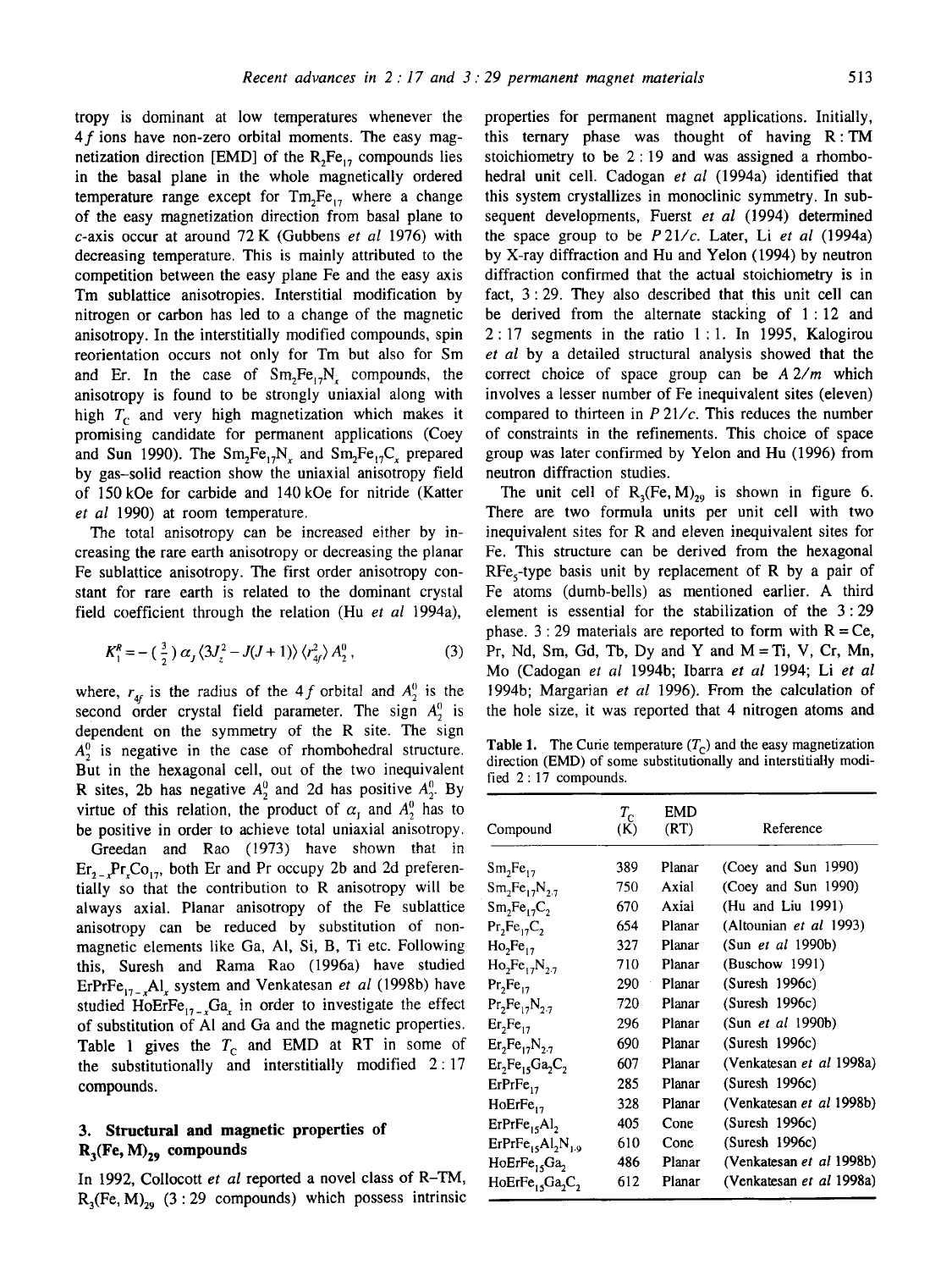6 hydrogen atoms, per formula unit, can occupy interstitial sites in 3:29 compounds (Ryan *et al* 1994). Hu *et al*  (1996) from neutron diffraction studies reported that Ti occupies  $4g$  and  $4i$  sites and N occupies  $4f$  and  $4i$  sites.

The saturation magnetization and  $T_c$  of these compounds are intermediate to their 2 : 17 and 1 : 12 counter-



Figure 6. Unit cell of  $R_3$ (Fe, M)<sub>29</sub> compounds with b-axis up. Big spheres represent the R atoms and small spheres represent the Fe/Ti atoms. Bonds less than  $2.45 \text{ Å}$  (antiferromagnetic bonds) are also shown (Shah *et al* 1998a).

parts which is in accordance with the R-TM ratio of the respective compounds. The unit cell of 3 : 29 compound contains several Fe-Fe bonds (see figure 6) having bond lengths  $\langle 2.45 \text{ Å}$  which weakens the strength of exchange interactions resulting in a low  $T_c$ . As discussed earlier, substitution elements like A1, Ga found to increase the  $T_c$  in 2:17 compounds. So far, there are very few reports regarding the substitution of Ga and AI for Fe in any 3 : 29 compounds. Even though there was a mention of Nd<sub>3</sub>(Fe, Al)<sub>29</sub> by Cadogan *et al* (1994b), structural and magnetic details are not available. Substitution of Ga for Fe in  $Sm<sub>3</sub>(Fe, Mo)<sub>29</sub>$  has been reported by Pan *et al* (1997). The amount of Ga that can replace Fe is limited to  $\sim$  10 at%. Further substitution of Ga leads to the formation of  $1:12$  phase. Ga substitution increases the  $T_c$  from 445 K for  $x=0$  to 483 K for  $x=3$  in  $Sm_3Fe_{28-x}Ga_xMo_{10}$ . This may be due to the increase in Fe-Fe distance due to the lattice expansion. The saturation magnetization decreases with Ga concentration which can be due to the magnetic dilution.  $Sm<sub>3</sub>(Fe, Mo)<sub>29</sub>$  has planar anisotropy, but with the introduction of Ga, the anisotropy changes from easy plane to easy cone.

Co substitution in  $Pr_3Fe_{27.5}Ti_{1.5}$  ( $x = 0-0.3$ ) showed very interesting properties (Shah *et al* 1998a). 30 at% of Fe was replaced by Co and was reported to form in nearly single phase with traces of  $\alpha$ -Fe. At higher Co concen-



**Figure 7.** XRD of (a) randomly and (b) magnetically oriented  $Pr_3(Fe_{1-x}Co_x)_{27.5}Ti_{1.5}$  compounds. The samples were oriented at 12kOe (Shah *et al* 1998b).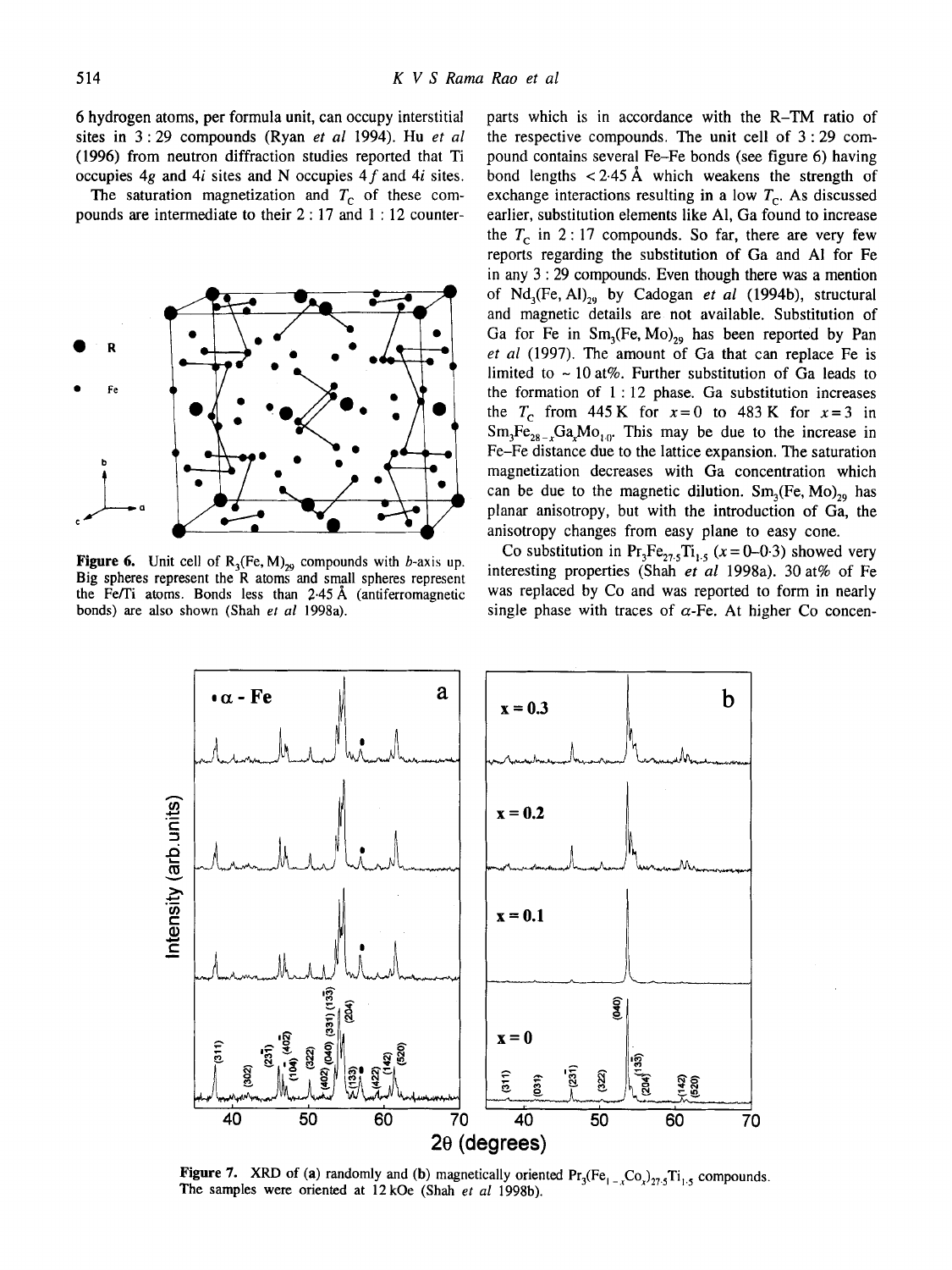trations, an additional phase of  $Pr(Fe/Co, Ti)$ , was also observed. The saturation magnetization increases up to  $x=0.3$ . In many of the Fe rich R-Fe intermetallics, when Fe is replaced by Co, there exists a concentration at which the saturation magnetization becomes maximum. This is explained on the basis of rigid band model (Slater-Pauling curve) (Matsura *et al* 1985). Initially the spin-up sub-band is filled resulting in an increase in the difference between spin-up and spin-down states hence a net increase in the magnetization. Once the spin-up bands are completely filled, then spin-down states starts getting filled and consequently the net magnetization starts decreasing. The value of this critical concentration is found to vary for different R-(Fe, Co) intermetallics. In the case of  $Pr_3(Fe_{1-x}Co_x)_{27.5}Ti_{1.5}$ , the Co concentration  $(x)$  at which the saturation magnetization becomes maximum is found to be  $> 0.3$ .

In Pr<sub>3</sub>(Fe<sub>1-c</sub>Co<sub>2)77.5</sub>Ti<sub>1.5</sub> compounds,  $T_c$  increases with increasing Co concentration. An increase of 67 K/Co atom for  $x \le 0.1$  and 40 K/Co atom in the range 0.1  $\leq$  x  $\leq$  0.3 in  $T_c$  were observed. This may be a consequence of the preferential occupation of Co atoms at some of the Fe sites where there is an antiferromagnetic exchange between the magnetic moments. Co atoms residing at these sites can in fact reduce the negative contribution to the exchange and increase the  $T_c$  (Shah *et al* 1998a).

Neutron diffraction studies on these compounds also suggest such preferential occupancy (Harris 1998).

Most of the 3.29 compounds exhibit planar anisotropy. Courtois *et al* (1996) predicted that the EMD of the Fe sublattice anisotropy favours  $b$ -plane and R sublattice anisotropy favours *b*-axis for rare earths having  $\alpha_1$  – ve (Pr, Nd, Tb and Dy) and b-plane for rare earths having  $\alpha_1$  + ve (Sm). In Pr<sub>3</sub>(Fe, Ti)<sub>29</sub>, at room temperature, the R sublattice anisotropy overcomes the Fe sublattice anisotropy and EMD is along the  $b$ -axis. In Sm<sub>a</sub>(Fe,  $Ti)_{29}$  the EMD is in the *b*-plane, but after nitrogenation the EMD changes over to the  $c$ -axis of the CaCu, basis unit and the anisotropy becomes uniaxial (Yang *et al*  1994). In  $Pr_3(Fe_{1-x}Co_x)_{27.5}Ti_{1.5}$  compounds, from the XRD of random and oriented (at a field of 12 kOe) samples (figure 7), it was observed that the EMD is almost along the b-axis for  $x=0.1$  and near the b-axis for  $x=0,0.2$ and 0-3. The magnetization data on these samples, which is shown in figure 8, indicates the increase of anisotropy fidd with increasing Co concentration (Shah *et al* 1998b).

From crystal field calculations in 3:29 compounds, Li *et al* (1996) have shown that the dominant crystal field coefficient  $A^0$ , which determines the rare earth anisotropy (3) has opposite signs at the two rare earth inequivalent sites viz. 2a and 4i. This opens up the possibility of mixing of rare earths with different signs



**Figure 8.** Magnetization curves for  $Pr_3(Fe_{1-x}Co_{22,1}T_1,s$  ( $x=0$  and 0.3) along and perpendicular to the direction of orientation at 10 K and 300 K. The samples were oriented at 12 kOe (Shah *et al* 1998b).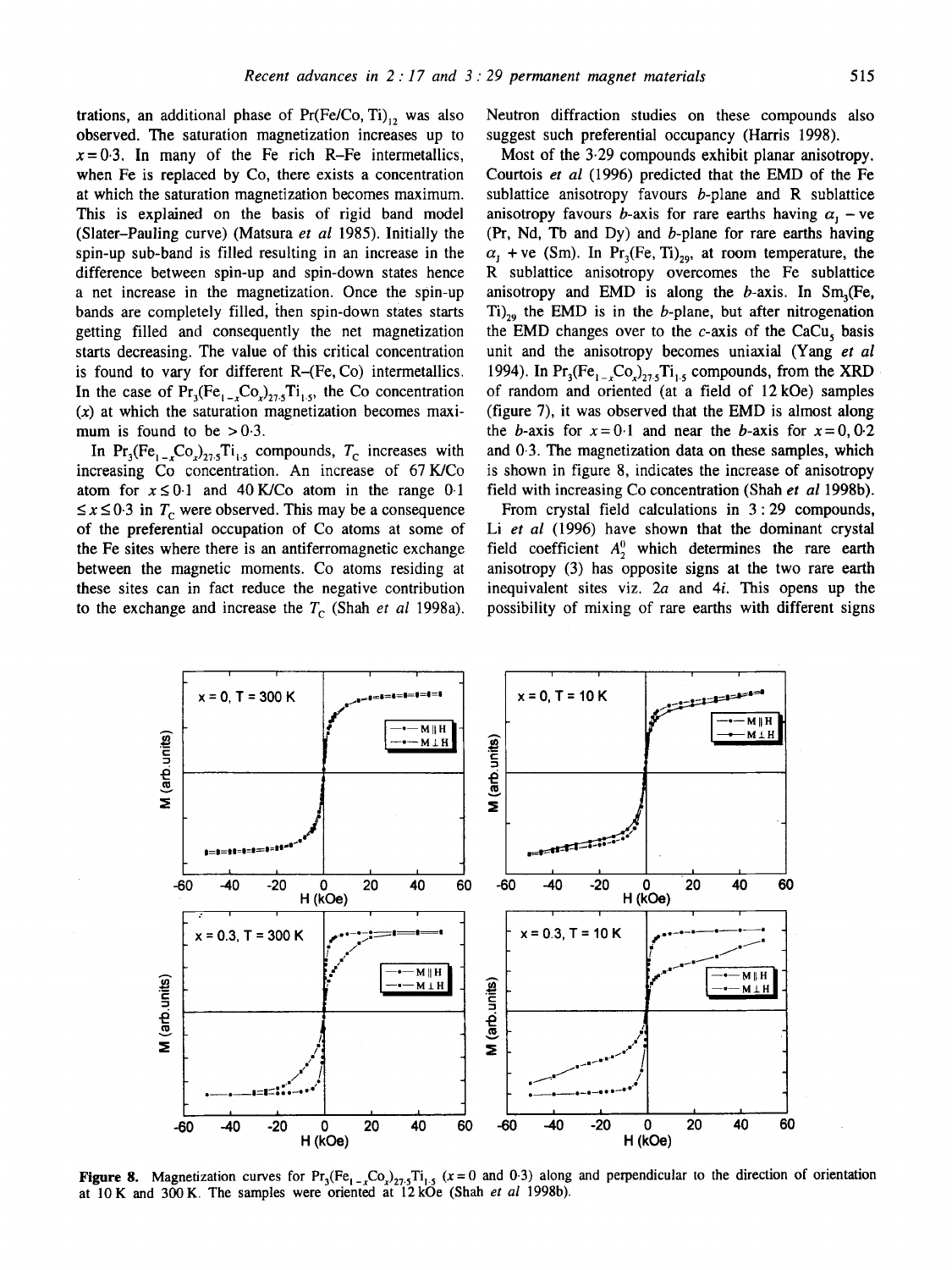| Compound                               | $T_{\rm c}$<br>(K) | EMD<br>(RT) | Reference                    |
|----------------------------------------|--------------------|-------------|------------------------------|
| $Pr_3Fe_{27.6}Ti_{1.4}$                | 393                | Axial       | (Cadogan <i>et al</i> 1994a) |
| $Nd_3Fe_{27.55}Ti_{1.45}$              | 419                | Planar      | (Cadogan et al 1994a)        |
| $Sm_1Fe_{27.9}Ti_{1.1}$                | 469                | Planar      | (Cadogan et al 1994a)        |
| $Nd_3Fe_{26.65}V_{2.35}$               | 480                | Axial       | (Cadogan <i>et al</i> 1994a) |
| $Gd_3Fe_{26.65}V_{2.35}$               | 524                | Planar      | (Cadogan <i>et al</i> 1994a) |
| $Nd_3Fe_{19.34}Mn_{9.66}$              | < 295              | -           | (Cadogan et al 1994a)        |
| $Sm_3Fe_{28}Mo_{1.0}$                  | 445                | Planar      | (Pan <i>et al</i> 1997)      |
| $Sm_3Fe_{26.5}Ga_{1.5}Mo_{1.0}$        | 470                | Cone        | (Pan <i>et al</i> 1997)      |
| $Sm_3Fe_{25}Ga_3Mo_{1,0}$              | 483                | Cone        | (Pan et al 1997)             |
| $Y_3Fe_{27.5}Ti_{1.6}$                 | 386                | Planar      | (Téllez-Blanco et al 1996)   |
| $Pr_3Fe_{27.5}Ti_{1.5}$                | 392                | Axial       | $(Shah$ <i>et al</i> 1998b)  |
| $Pr_3Fe_{27.5}Ti_{1.5}N_r$             | 721                | Cone        | (Psycharis et al 1996)       |
| $Pr_3Fe_{19.25}Co_{8.25}Ti_{1.5}$      | 793                | Axial       | $(Shah$ <i>et al</i> 1998b)  |
| $Sm_1(Fe, M)_{29}$                     | 486                | Planar      | (Yang <i>et al</i> 1994)     |
| $Sm3(Fe, Ti)29N5$                      | 750                | Axial       | (Yang <i>et al</i> 1994)     |
| Nd <sub>3</sub> (Fe, Ti) <sub>29</sub> | 437                | Cone        | (Kalogirou et al 1995)       |
| $Nd_{3}(Fe, Ti)_{29}C_{7.1}$           | 575                | Axial       | (Gjoka <i>et al</i> 1996)    |

**Table 2.** The Curie temperature  $(T<sub>c</sub>)$  and the easy magnetization direction (EMD) of some substitutionally and interstitially modified 3 : 29 compounds.

of  $\alpha_{\rm r}$  in order to improve the anisotropy, if they preferentially occupy these inequivalent sites. Preliminary investigations with rare earths (R = Nd with  $\alpha_1$  – ve and Sm with  $\alpha_1$  +ve) carried out by Sanchez *et al* (1996) did not reveal any improvement in the anisotropy.

Interstitial modifications by hydrogen, carbon and nitrogen (Cadogan *et al* 1994b) have also been attempted in 3 : 29 compounds to improve the magnetic properties. For example, in  $Sm<sub>3</sub>(Fe, Ti)<sub>29</sub>$  upon nitrogenation, the EMD becomes uniaxial and the room temperature anisotropy field  $(H_A)$  increases from 34 kOe to 128 kOe. Increase in magnetization and  $T_c$  have also been observed. In  $Sm_3(Fe, Ti)_{29}N_5$ , a remanence field  $(B_1)$  of 1.04 T, an intrinsic coercivity  $\mu_0H_c$  of 0.83 T and an energy product  $(BH)_{\text{max}}$  of 105 kJm<sup>-3</sup> at room temperature have been reported (Hu *et al* 1994b). Carbonation by arc-melting leads to decomposition of the 3.29 phase (Ryan *et al*  1994), but by GIM, using methane it was possible to introduce nearly seven carbon atoms in  $Nd_3(Fe, Ti)_{29}$ (Gjoka *et al* 1996). Table 2 gives  $T_c$  and EMD in some of the 3 : 29 compounds investigated recently.

### **Acknowledgements**

The authors thank the Indian Institute of Technology, Madras, for supporting this work. This work is supported in part by Air Force Office of Scientific Research, Air Force Material Command, USAF, under grant F49620- 96-1-0454. The US Government is authorized to reproduce and distribute reprints for Government purposes notwithstanding any copyright notation thereon.

### **References**

- Altounian Z, Chen X, Liao L X, Ryan D H and Ström-Olson J O 1993 *J. Appl. Phys.* 73 6017
- Block G and Jeitschko W 1987 *J. Solid State Chem.* 70 271
- Buschow K H J 1977 *Rep. Prog. Phys.* 40 1179
- Buschow K H J 1988a *Ferromagnetic materials* (eds) E P Wohlfarth and K H J Buschow (Amsterdam: Elsevier Science Publishers) Ch. 1, vol. 4
- Buschow K H J 1988b *J. Appl. Phys.* 63 3130
- Buschow K H J 1991 *Rep. Prog. Phys.* 54 1123
- Buschow K H J and van Wieringen J S 1970 *Phys. Status Solidi* 42 231
- Cadogan J M, Li H S, Davis R L, Margarian A, Collocott S J, Dunlop J B and Gwan P B 1994a *J. Appl. Phys.* 75 7114
- Cadogan J M, Li H S, Margarian A, Dunlop J B, Ryan D H, Collocot S J and Davis R L 1994b *J. Appl. Phys.* 766 138 Coehoom R 1989 *Phys. Rev.* B39 13072
- 
- Coey J M D and Sun H 1990 *J. Magn. Magn. Mater.* 87 L251
- Cotlocott S J, Day R K, Dunlop J B and Davis R L 1992 *Proc. 7th syrup, on magnetic anisotropy and coercivity in rare-earth transition metal alloys, Canberra* p. 437
- Courtois D, Li H S and Cadogan J M 1996 *Solid State Commun.*  98 565
- Croat J J, Herbst J F, Lee R W and Pinkerton F W 1984 J. *Appl. Phys.* 55 2078
- Fuerst C D, Pinkerton F E and Herbst J F 1994 J. *Magn. Magn. Mater.* 129 Ll15
- Gjoka M, Kalogirou O, Psycharis V and Niarchos D 1996 J. *Alloys. Comp.* 240 134
- Greedan J E and Rao V U S 1973 *J. Solid State Chem.* 6 387
- Gubbens P C M, van der Kraan and Buschow K H J 1976 *Phys. Status Solidi* a34 729
- Harris V G 1998 (private communication)